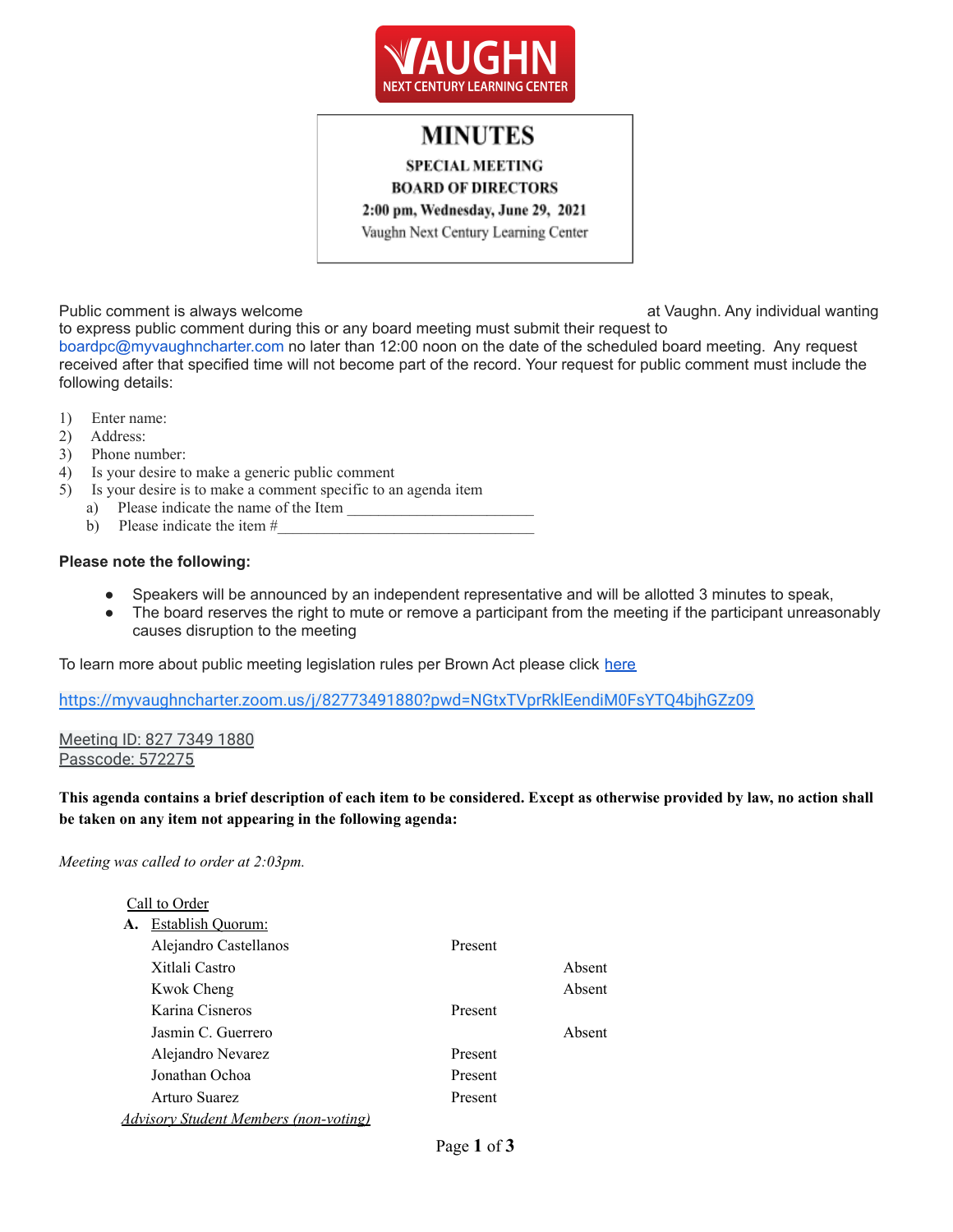| Diana Castellanos        |
|--------------------------|
| Franco De Santiago Acero |
| Brandon Nguyen           |

Present Present Present

# **Public Comments:**

# **Business and Operations (20 mins)**

| B1 | <b>Fiscal Matter - Establishment of New Bank Account(s) - The Board will</b><br>discuss and take action to approve the Board resolution related to the opening<br>of new bank account(s) and signatories at the Cathay Bank<br>Board member, Jonathan Ochoa moved to approve opening a new bank<br>account at Cathay Bank, approval of Board resolution and approval of<br>Fidel Ramirez, Sadie Edmann, Heather Yoshioka and Ivette Garcia as<br>signatories at Cathay Bank. Board member, Arturo Suarez seconded the<br>motion. | Action<br>Item | Votes:<br>Yes: $5$<br>No: 0<br>Abstained: 0 |
|----|----------------------------------------------------------------------------------------------------------------------------------------------------------------------------------------------------------------------------------------------------------------------------------------------------------------------------------------------------------------------------------------------------------------------------------------------------------------------------------------------------------------------------------|----------------|---------------------------------------------|
| B2 | <b>Consolidated Application – The Board will review and will act on approval of</b><br>Vaughn's 2021-2022 Consolidated Application related to federal title funding<br>compliance.<br>Board member Arturo Suarez moved to approve the consolidated application.<br>Board member Alejandro Nevarez seconded the motion.                                                                                                                                                                                                           | Action<br>Item | Yes: $5$<br>No: 0<br>Abstained: 0           |

# **Curriculum and Instruction (30 minutes)**

| C1             | 2019-2020 Local Control and Accountability (LCAP) Annual Update: The Board<br>will discuss and act on approval of Vaughn's 2019-2020 LCAP Annual Update<br>Board member, Jonathan Ochoa motions to approve 2019-20 annual update.<br>Board member, Alex Castellanos seconded the motion.                                                                                                                            | Action<br><b>Item</b> | Yes: $5$<br>No: 0<br>Abstained: 0 |
|----------------|---------------------------------------------------------------------------------------------------------------------------------------------------------------------------------------------------------------------------------------------------------------------------------------------------------------------------------------------------------------------------------------------------------------------|-----------------------|-----------------------------------|
| C <sub>2</sub> | 2020-2021 Learning Continuity and Attendance Plan Update: The Board will<br>discuss and act on approval of Vaughn's 2020-2021 Learning Continuity and<br>Attendance Plan<br>Board member, Alejandro Castellanos motions to approve 2020-21 annual update.<br>Board member Alejandro Nevare seconded the motion.                                                                                                     | Action<br>Item        | Yes: $5$<br>No: 0<br>Abstained: 0 |
| C <sub>3</sub> | 2021-2024 Local Control and Accountability Plan (LCAP) and the Federal<br><b>Addendum:</b> The Board will discuss and act on approval of Vaughn's 2021-22 LCAP,<br>Federal Addendum, and associated Budget Overview for Parents<br>Board member, Jonathan Ochoa motions to approve 2021-24 LCAP, Federal<br>Addendum and 2021-22 Budget Overview for Parents. Board member, Karina<br>Cisneros seconded the motion. | Action<br>Item        | Yes: $5$<br>No: 0<br>Abstained: 0 |

# **Adjournment**

*Board member, Jonathan Ochoa motions to adjourn the meeting. Board member, Arturo Suarez seconded the*